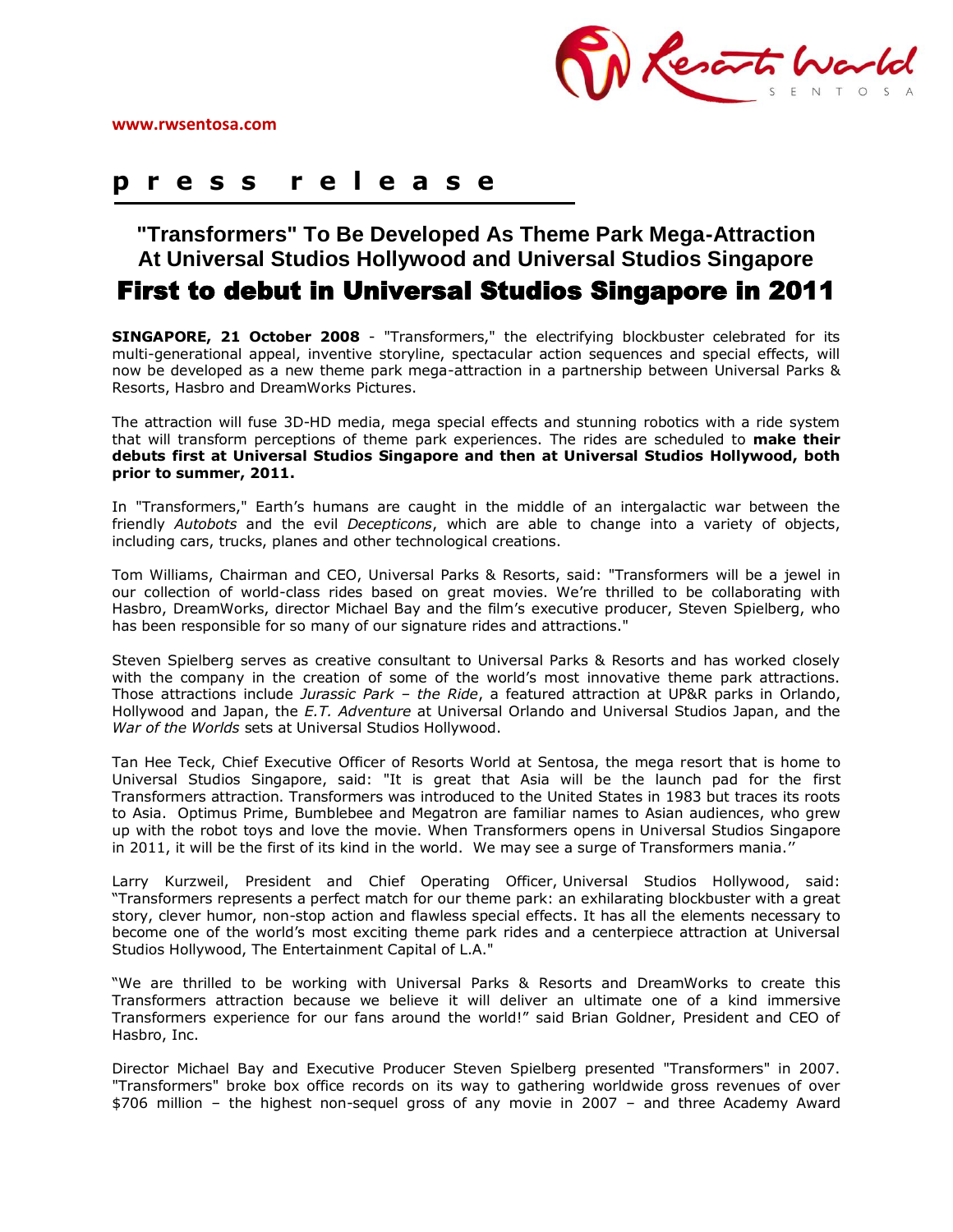nominations. The sequel, "Transformers: Revenge of the Fallen," is scheduled to be released by Paramount Pictures in the United States on June 26, 2009.

"Transformers" is a Paramount release of a DreamWorks Pictures, Paramount Pictures presentation, in association with Hasbro, of a di Bonaventura Pictures production, produced by Lorenzo di Bonaventura, Tom DeSanto, Don Murphy, Ian Bryce. Executive Producers are Steven Spielberg, Michael Bay, Brian Goldner, and Mark Vahradian, and Co-Producers are Allegra Clegg, Ken Bates. Directed by Michael Bay; screenplay by Alex Kurtzman and Roberto Orci; story by Kurtzman, Orci, John Rogers. Starring Shia LaBeouf, Tyrese Gibson, Josh Duhamel, Anthony Anderson, Megan Fox, Rachael Taylor, John Turturro and Jon Voight.

### **Resorts World at Sentosa will showcase the exciting Universal Studios Singapore at the inaugural ITB Asia trade show at Suntec Singapore from tomorrow to October 24. Its booth, which will feature a giant 5m-by-2m 3D architectural model, is located at Hall 602, J15.**

- End -

## **About Universal Studios Hollywood:**

Universal Studios Hollywood [\(http://www.UniversalStudiosHollywood.com\)](https://ususo03ex00.use.ucdp.net/exchweb/bin/redir.asp?URL=http://www.universalstudioshollywood.com/), The Entertainment Capital of L.A., includes a full-day, movie-based theme park and Studio Tour; the CityWalk entertainment, shopping and dining complex; the Universal CityWalk Cinemas; and the Gibson Amphitheatre concert and special event venue. Universal CityWalk features over 60 entertainment-themed restaurants, nightclubs, shops and dynamic entertainment options. Universal CityWalk Cinemas, offering the best movie-going experience in Los Angeles, features 19 screens including one of Southern California's largest IMAX(R) venues and newly renovated stadiumstyle seating. The theme park features such groundbreaking attractions as "The Simpsons Ride<sup>TM</sup>", "Revenge of the Mummy<sup>TM</sup> - The Ride," "Shrek 4-D<sup>TM</sup>," "Jurassic Park<sup>R</sup> – The Ride," the world-renowned Studio Tour, which takes guests behind-the-scenes of landmark TV and movie locations.

Universal Studios Hollywood is a unit of Universal Parks & Resorts, a division of NBC Universal.

Universal Parks & Resorts feature some of the world's most popular entertainment destinations. Each year, millions of guests visit Universal's theme parks in Florida, California and Japan to experience thrilling, world-famous attractions that match interactive ground-breaking technology with the world's most recognized characters in movies and pop culture. New parks are under construction for Dubai and Singapore.

NBC Universal is one of the world's leading media and entertainment companies in the development, production, and marketing of entertainment, news, and information to a global audience. Formed in May 2004 through the combining of NBC and Vivendi Universal Entertainment, NBC Universal owns and operates a valuable portfolio of news and entertainment networks, a premier motion picture company, significant television production operations, a leading television stations group, and world-renowned theme parks. NBC Universal is 80% owned by General Electric and 20% owned by Vivendi.

#### **About Resorts World at Sentosa:**

Slated to be one of the world's most exciting family destinations, Resorts World at Sentosa is a collection of resorts and attractions with a plethora of fun-filled offerings for the entire family. Taking pride of place on Singapore's resort island of Sentosa and spanning 49 hectares this S\$6 billion mega-resort will be home to Southeast Asia's first and only Universal Studios theme park, the world's largest oceanarium and the region's first integrated destination spa.

The resort also boasts some 1,800 rooms, spread across its six hotels of varying themes, with full conference and meeting amenities. Topping the list are Maxims Residences, Hotel Michael and Singapore's very own Hard Rock Hotel.

Beyond resorts and attractions, world-class entertainment such as the Crane Dance – a spectacular multi-media moving art with cleverly choreographed animatronic cranes, set out at the waterfront – will also be presented to the public. A 1,700-seat theatre will feature a magical dreamlike extravaganza with water, light and visual effects, alongside retail and dining options at the Festive Walk with roving acts and street performances at the Bull Ring. Indeed, come 2010, Resorts World at Sentosa looks set to welcome 15 million visitors. It will be a place that Singapore can proudly call its own.